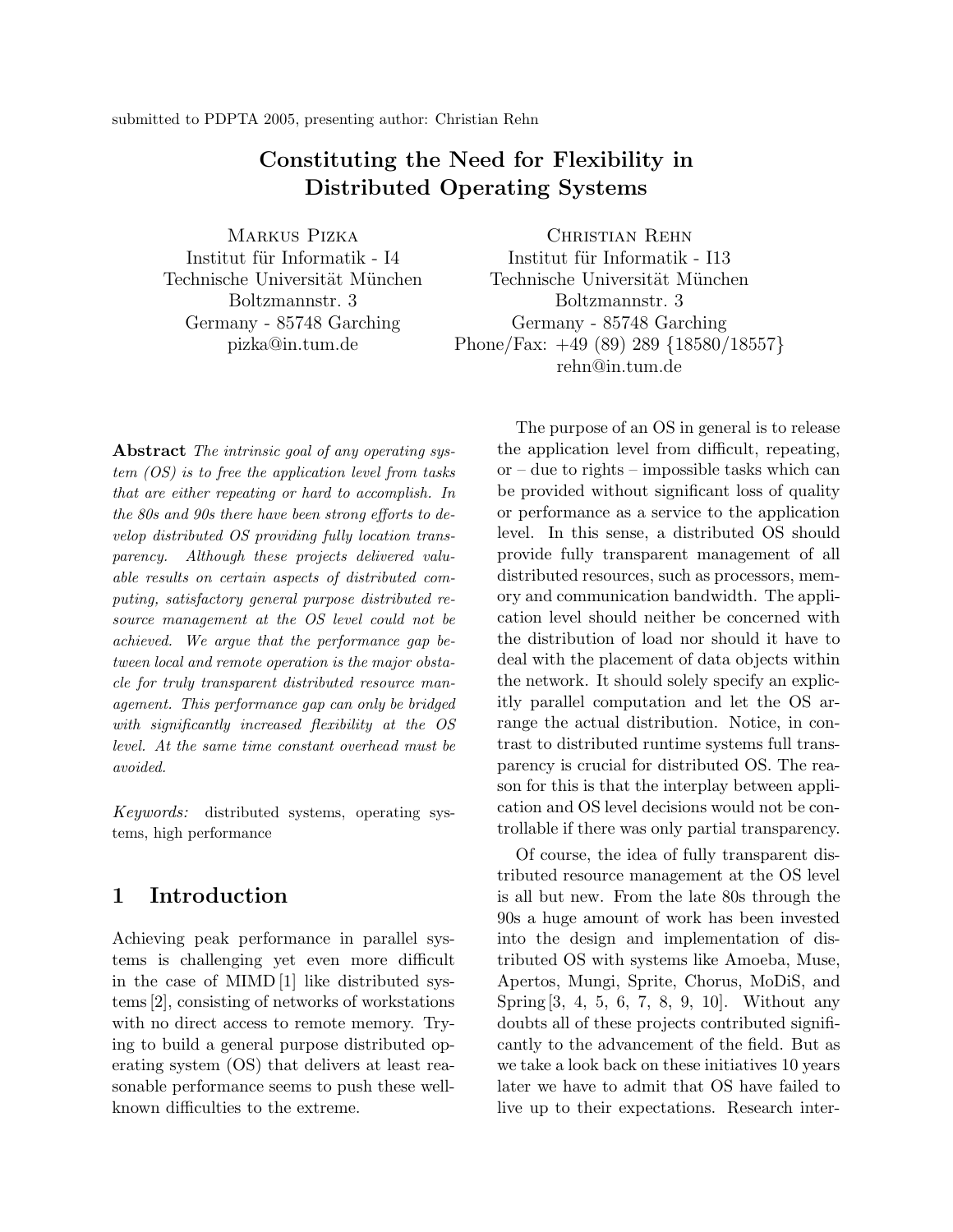est is declining and there are still hardly any commercial distributed OS products despite of the increasing demand.

### **Outline**

In this paper, we try to give an answer to the questions why there is no such OS available, yet and whether such an OS was feasible at all.

Section 2 argues that the performance gap between local and remote operation is the major source of problems and discusses its impact on distributed OS. Section 3 proposes significantly increased flexibility at the OS level as a mean to cope with the performance gap. Finally section 4 summarizes this paper.

# **2 Distributed OS and Performance**

Obviously there are several technical as well as non-technical reasons for the absence of distributed OS, such as market pressure and the need for compatibility.

But even in the presence of increasing popularity of interpreted languages like Java [11], *performance problems* still remain a major obstacle for further progress in the distributed OS field. This is because suboptimal resource management decisions in a distributed OS may not just cause some performance losses but orders of magnitudes.

# **2.1 The** 10<sup>5</sup> **Gap**

The root of this phenomenon is the enormous gap between local (i. e. direct memory or even cache) and remote (i. e. network) access. Table 1 compares the latency and bandwidth of local versus remote accesses on an Intel Pentium 4, 3.4 GHz and 100 MBit/s Fast-Ethernet resp. 1 GBit/s Gigabit Ethernet. Particularly for small messages, the speed of local versus remote access may differ by a factor of up to 105.

In practice, this could mean that a parallel computation runs up to 1 day and 3 hours instead of only 1 second, if an object is distributed inappropriately! Of course, real situations are usually less dramatic but well-known effects, such as *false sharing* [12], demonstrate similarly drastic impacts of inadequate resource management decisions. Clearly, an OS must avoid the  $10<sup>5</sup>$  performance penalty as far as possible by keeping remote communication to a minimum yet trying to maximize the utilization of distributed resources.

First, a decision to distribute must be based on estimates that indicate that the benefits of distribution outweigh its drawbacks. This is only possible if the OS possesses additional information about the structure of the computation. Second, the OS must carefully distinguish between local and remote operation and treat them with sets of completely different strategies. This is because there is no single suitable management strategy in distributed environments. In contrast to non-distributed systems, minor deviations from the optimal strategy may easily cause unacceptable performance degradations due to the  $10<sup>5</sup>$  performance gap.

In [13] we demonstrated how accesses to remote objects can be significantly optimized at the OS level by dynamically switching between object replication, object migration, and remote invocation. The criteria for the dynamic selection of one of these mechanisms are the frequency of reads and writes. Obviously this is just one important example for the need of flexibility. The results can easily be transfered to other tasks, such as partitioning in DSM systems [14], adjusting the granularity of transport units [15] and thread creation.

Thus, the  $10^5$  gap must be met with a great deal of flexibility by the OS. Uniform resource management strategies will always deliver unacceptable performance in some situation.

### **2.2 The Impact of Overhead**

Now, the need for flexibility is widely accepted and the combination and integration of different strategies is intensively studied in the literature, see for example [16, 17, 18, 19]. But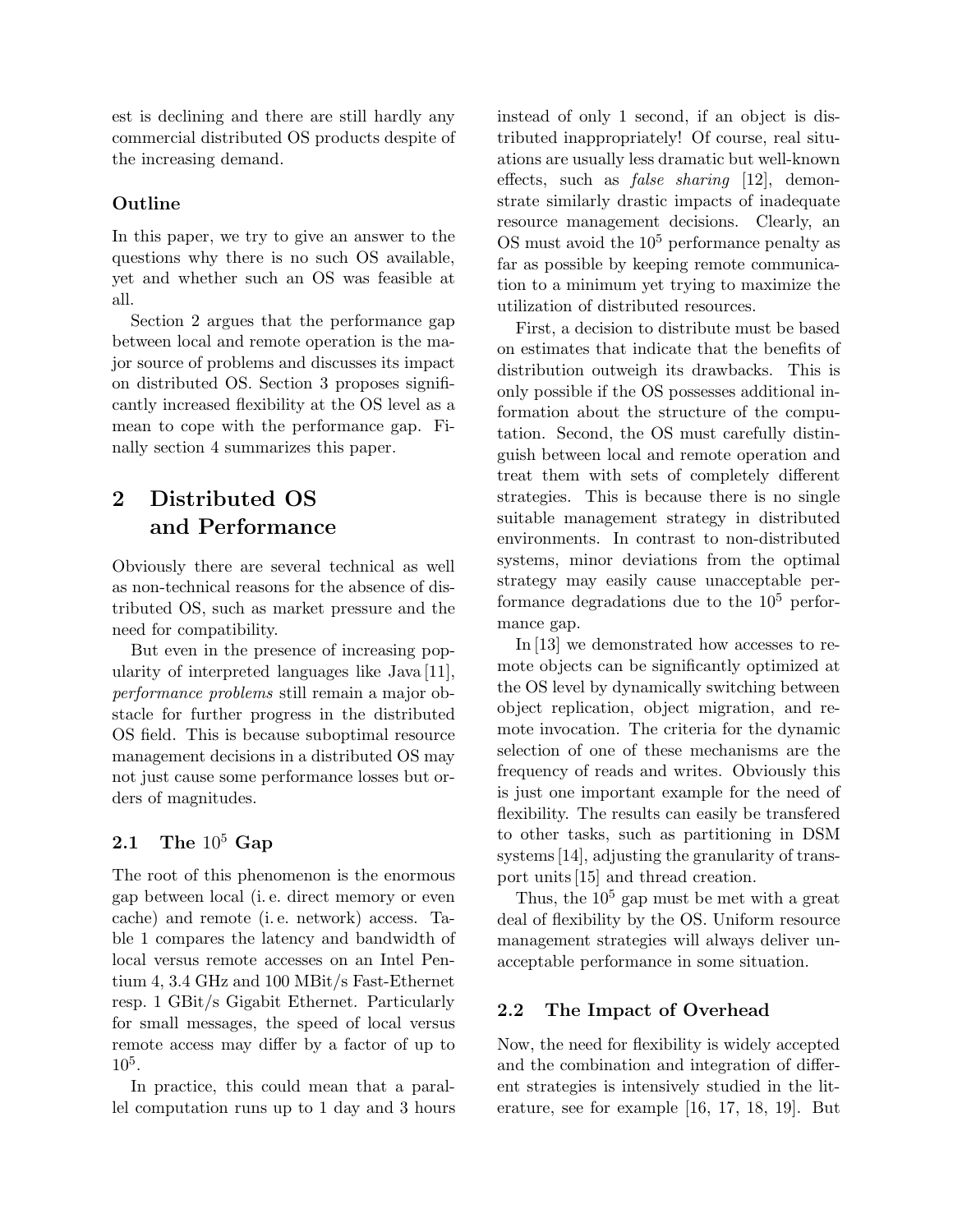| latency<br>(nanosec.) |        |                         |                         | bandwidth $(MB/s)$ |      |                         |                         |  |  |
|-----------------------|--------|-------------------------|-------------------------|--------------------|------|-------------------------|-------------------------|--|--|
| ⊥⊥                    | $m$ em | TCP<br>(Fast)           | <b>TCP</b><br>(Gigabit) | (read)             | mem  | TCP.<br>$(\text{Fast})$ | <b>TCP</b><br>(Gigabit) |  |  |
|                       | 56.1   | つち *<br>10 <sup>5</sup> | $2.4*105$               |                    | 4322 | 10.69                   | 51.99.<br>31.32         |  |  |

Table 1: Performance gap

unfortunately, flexibility itself causes new troubles for OS.

With runtime systems it is up to the application level to pick the right strategy at the right time. The programmer is expected to know about the structure of the computation. He picks adequate strategies and hard-wires these decisions into the application. Thus, there is usually no costly decision making during runtime. In contrast to this, an OS with fully transparent distributed resource management has to make and enforce decisions during runtime [20]. For this, it has to collect and evaluate information, it has to switch between strategies, and it must make use of indirections to enable dynamic switching. All of this causes overhead!

Besides the lack of flexibility, constant overhead is the second major source of performance problems in distributed OS. Comparisons of distributed systems supporting location transparency with shared memory multiprocessor systems expose this difficulty. For example, Levelt [21] used parallel matrix multiplication to compare the performance of a multiprocessor system with the distributed system Orca [22] using identical hardware. Although the distributed system delivered perfect relative speed-ups, one can also see from table 2 that 5 nodes (169.9) are needed just to achieve the performance of a similarly powerful uniprocessor (180.5) resp. the shared mem multiprocessor with one node only.

Many other distributed OS suffered from the same problem which is concentrating too much on relative speed-ups instead of absolute ones or at least acceptable absolute slowdown. With distribution and relative speedups in mind the system is extended with additional techniques, such as DSM, RPC, distributed thread creation, dynamic load balancing, etc. This concepts are integrated in a straight-forward manner using indirections, argument marshaling, and alike. But all of this causes additional overhead resulting in a slowdown instead of the envisaged speed-up. It is clearly trivial to achieve relative speed-ups if local execution is just slow enough.

It should be evident, that hardly anyone is willing to use a distributed OS that requires multiples of resources just to achieve the performance one would get without distribution. Even if we are not focused on performance but want to use distribution for example for increased reliability, a *n* times slow-down caused by the OS will never be accepted. The user would still rather waive OS support and use an application level controlled runtime system.

### **2.2.1 Amdahl's Law Revised**

Now, one could argue that an absolute slowdown of 5 is indeed acceptable because the investment will pay-off if a large numbers of nodes  $(64, 128, \ldots)$  is used.

If we keep in mind that realistic parallel algorithms contain a significant amount of sequential work and combine this with Amdahl's law [23]:

$$
S_r = \frac{n}{1 + (n-1) * t_s}
$$

which gives an upper bound for the relative speedup  $S_r$  dependent on the fraction of sequential work *t<sup>s</sup>* and the number of nodes *n*, then it becomes evident that it is impossible to deliver satisfactory distributed performance if there is significant constant overhead regardless of the number of nodes used.

To study the impact of additional overhead with a simple analytical model, we extend Amdahl's law with constant local and synchronous remote overhead. Constant local overhead is caused by a wide range of changes to the OS to prepare for distribution. This includes in-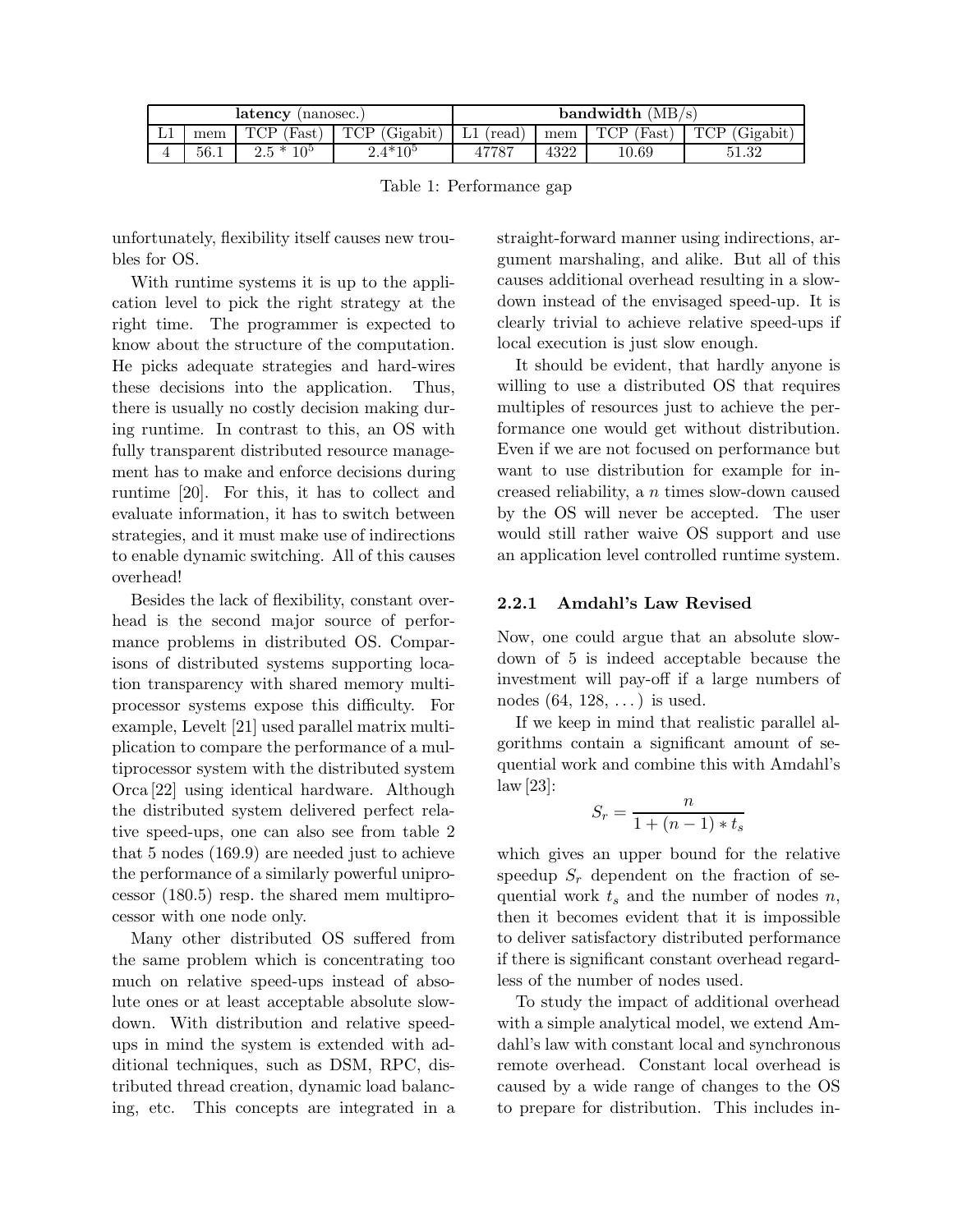| matrix multiplication (seconds) |       |       |       |       |       |  |  |  |  |
|---------------------------------|-------|-------|-------|-------|-------|--|--|--|--|
| nodes                           |       |       |       |       |       |  |  |  |  |
| Orca multicast                  | 810.3 | 410.6 | 279.1 | 209.8 | 169.9 |  |  |  |  |
| shared mem. multiproc.          | 180.5 | 90.5  | 60.8  | 45.9  | 36.6  |  |  |  |  |

Table 2: Comparison of matrix multiplication

direct calls, handling data on heap instead of stack or registers to allow for distribution, changed inter process communication (e. g. indirect communication via coordinators instead of signals) or using messages instead of shared memory. Synchronous remote overhead is everything needed to actually perform remote operations as they appear in the computation. One example is the effort needed to accomplish the remote creation of a thread instead of its local creation.

Let  $t_s$  be the sequential and  $t_p$  the parallel amount of work,  $t_s + t_p = 1$ . Let *n* be the number of processors, *l* the constant local overhead and *y* the additional costs for remote operations.  $S_a$  approximates the absolute speedup by augmenting Amdahl's law with *l* and *y*.

$$
S_a(l, y) = \frac{t_s + t_p}{t_n} = \frac{n}{(t_s * (n - y) + y) * l}
$$

As one can see, minimizing the impact of constant overhead is crucial for achieving reasonable performance of the system.

Figure 1 shows  $S_a$  for  $t_s = 10\%$  and different combinations of *l* and *y*. *l*, the local overhead, has a dominant impact on the performance of the system. If *l* is only 4, then 32 nodes are needed to achieve an absolute speed up of 2 already. No further significant improvements are possible by using more than 32 nodes.

This indicates that the evaluation of management strategies based on measurements of relative speed ups on a few nodes must be taken with care. The extrapolation to larger numbers of nodes is misleading. Significant slow-downs on one processor can usually not be compensated, even if one is willing to employ large configurations.

Note the fact that only the impact of *y* can be decreased with faster network connec-

tions. The dominant factor *l* is independent of hardware properties. This means that better and faster networks are no solution to the distributed OS performance problem.

#### **2.2.2 Gustafson-Barsis Revised**

Amdahl's law is based on the assumption that the size of the problem remains constant independent of the number of nodes. This does not adequately reflect situations, where the increased computational power is used to increase the size of the problem (e. g. multiply larger matrices). Gustafson reevaluated Amdahl's law [24] to allow scaling the problem size with the result  $S_{r_g} = 1 + (1 - n) * t_s$ . Again,  $S_{r_g}$  does only approximate the relative speed up, not the absolute effect. For this we have to reconsider *l* and *y* leading to following estimate:

$$
S_{a_g} = \frac{t_s + n * t_p}{(t_s + y * t_p) * l} = \frac{t_s * (1 - n) + n}{(t_s * (1 - y) + y) * l}
$$

Figure 2 shows  $S_{a_g}$  for  $t_s = 10\%$  and different values of *l* and *y*. On the one hand it can be seen that if increased computing power is used to compute larger problems then local overhead does not a priori restrict actual performance gains. On the other hand, the performance degradation due to local overhead remains proportional independent of problem size and number of nodes. Thus, even if the problem size scales perfectly with the size of the configuration, which is rather unrealistic in a general purpose OS, local overhead still has to be avoided as far as possible.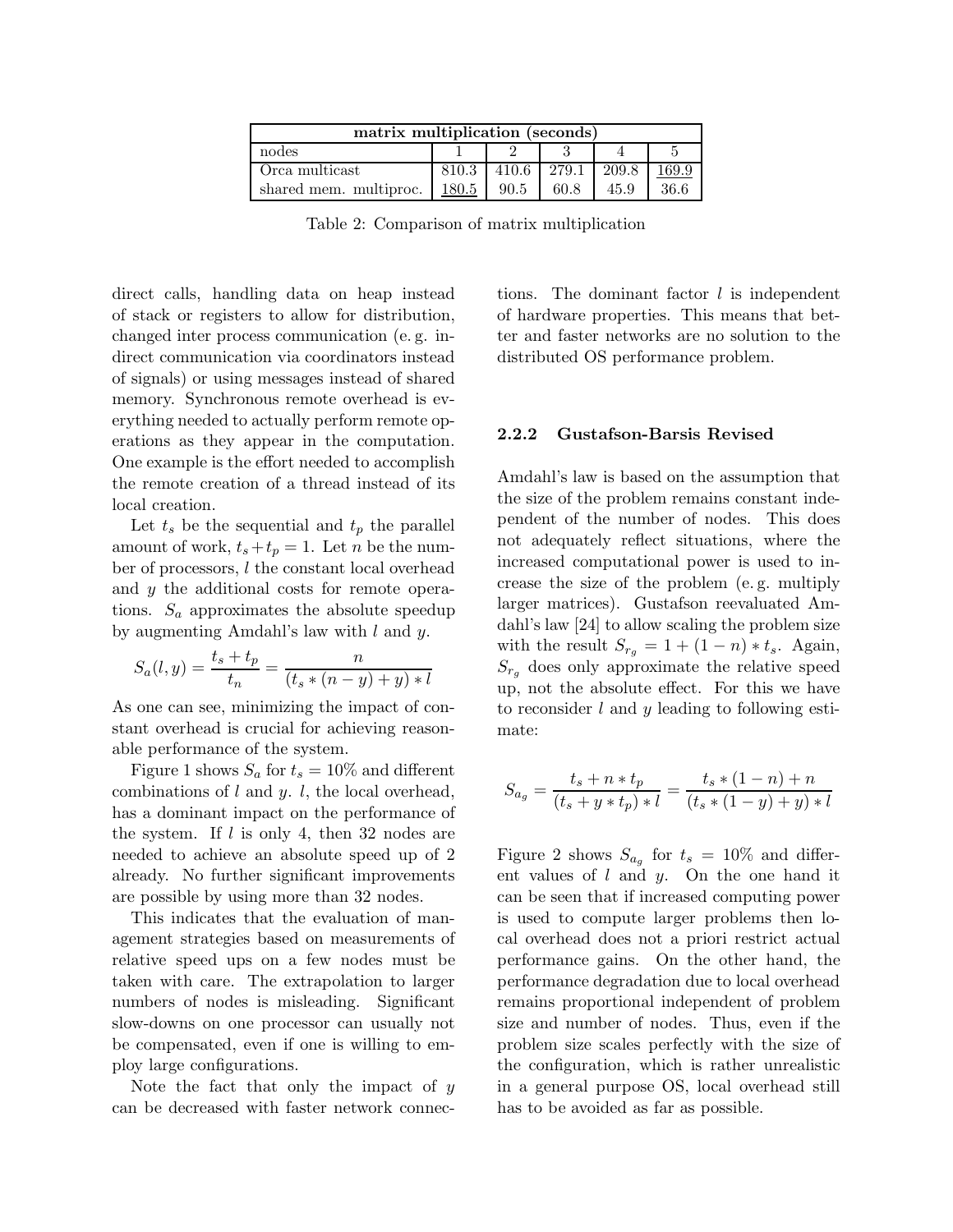

Figure 1: Amdahl's law and magement overhead

# **3 Operating System Design**

According to the argumentation above, distributed OS are in a serious dilemma. On the one hand, uniform management strategies are unsuitable because of the  $10<sup>5</sup>$  performance gap. Any single strategy will deliver unacceptable performance in some real situation. On the other hand, flexibility is expensive. It causes overhead that puts distribution in question.

### **3.1 Are Distribute OS Worth Considering?**

It is legitimate to ask whether distributed OS with fully transparent resource management are realistic, anyway. Maybe distribution management should simply be left to the application level.

One must keep in mind that programmers may eventually make mistakes or do not even have enough information about the execution environment when writing the distributed program. This is frequently the case when the configuration changes after the distributed application was written. In this situation the assumptions and decisions concerning physical distribution are violated causing unpredictable performance effects. But since these decisions are coded into the application they must be changed manually, which is costly, timeconsuming, error-prone, and should therefore better be left to the OS level.



Figure 2: Gustafson-Barsis and const. overhead

For increased quality (portability, reliable, number of bugs, ...) and reduced costs of parallel and distributed applications from a Software Engineering perspective it is worthwhile to further investigate possibilities to design distribute OS with the desired degree of transparency and reasonable performance although setting this goal seems ambitious. Here, it is important to stress "'reasonable"'. From the considerations above, it should be clear that distributed OS can hardly be the means to achieve peak performance. But we state that a general purpose distribute OS with acceptable performance is feasible and useful. To achieve this it is necessary to investigate innovative ways to achieve *flexibility* while preserving *low overhead*.

### **3.2 OS = Compile-Time and Run-Time**

We consider all software tools involved in resource management decisions as the means to implement an OS [25, 26]. This includes the OS kernel, runtime libraries, loader, linker, inlined and runtime generated code, and the compiler. The effectiveness of the whole OS depends on both, the services provided by each tool and their interplay. Projects like TreadMarks [27] demonstrated the performance gains that can be achieved through the integration of these different tools.

This integration is twofold. First, informa-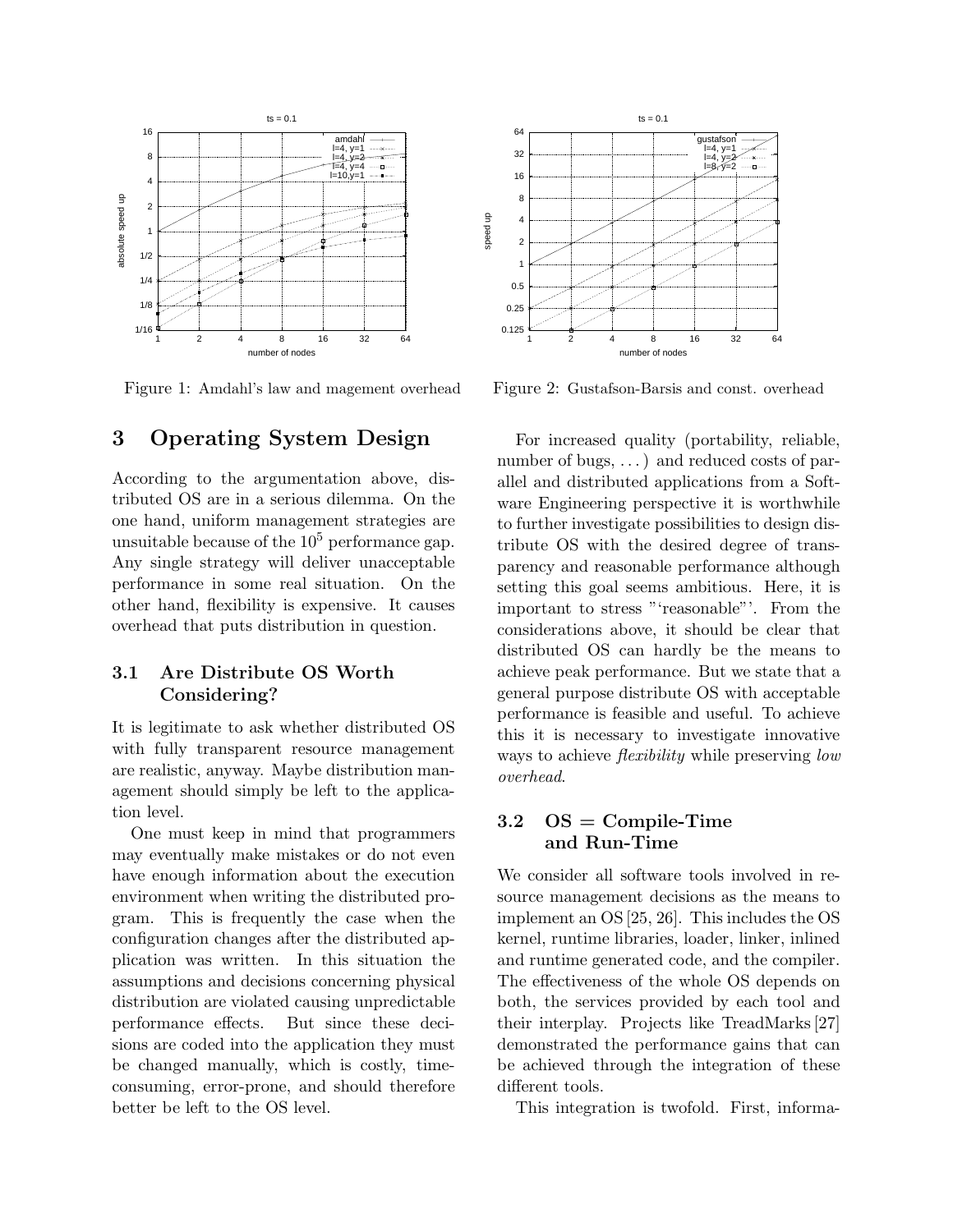tion should be exchanged between all tools involved in resource management as needed. For example, it is somehow incomprehensible that compilers perform sophisticated data flow analyses but the results are thrown away after compilation although the runtime system or OS kernel would need this information to steer the distribution of tasks and data. In turn the OS has to perform runtime monitoring causing avoidable overhead. This is clearly not optimal and must be changed to allow exchange of information between different tools.

The second aspect of integration is the possibility to enforce management decisions with different tools. For example, a parallel entity at the application level could be implemented as a sequential function, a local thread or a remote thread. The decision for one of these possibilities can either be made by the compiler by generating corresponding target code or it can be delayed till link time or further down to a runtime library or even the OS kernel. Flexibility increases with each delay but efficiency is higher the sooner the decision is made. Thus, by integrating the whole tool set into one holistic view of the OS we gain the possibility to balance flexibility with its costs.

# **4 Conclusion**

So far, general purpose distributed and parallel OS have failed to live up to their expectations. In this paper we argued that substantial performance problems are a major reason for this. We identified the  $10^5$  performance discrepancy between local and remote operation and constant overhead as the major sources of these problems and explained why these problems are particularly difficult to the OS field. We also showed that these problems can not be solved satisfactorily with improved hardware. Instead, great efforts at the OS level are necessary to cope with the  $10<sup>5</sup>$  gap while keeping the additional overhead low.

Based on our analytical performance models in section 2 it is evident that there is still a long way to go before we can expect general purpose

distributed OS with reasonable performance. Nevertheless, we think this is a challenging and interesting field of research worthwhile further efforts.

# **References**

- [1] M. J. Flynn. Some computer organizations and their effectiveness. *IEEE Transactions on Computers*, 21(9):948–960, 1972.
- [2] Philip H. Enslow Jr. What is a "distributed" data processing system? *Computer*, 1978(1):13–21, January 1978.
- [3] S.J. Mullender, G. van Rossum, A.S. Tanenbaum, R. van Renesse, and H. van Staveren. Amoeba: A distributed operating system for the 1990s. *IEEE Computer Magazine*, pages 44–53, May 1990.
- [4] Y. Yokote, A. Mitsuzawa, N. Fujinami, and M. Tokoro. Reflective object management in the Muse operating system. In *Proceedings of the 1991 International Workshop on Object Orientation in Operating Systems*, pages 16 – 23. IEEE Computer Society Press, 1991.
- [5] Y. Yokote. The Apertos reflective operating system – the concept and its implementation. In *Proceedings of the Conference on Object-Orientated Programming Systems, Languages and Applications (OOPSLA)*, pages 414 – 434. ACM Press, 1992.
- [6] G. Heiser, K. Elphinstone, S. Russell, and J. Vochteloo. Mungi: A distributed single address-space operating system. Technical Report SCS &E Report 9314, School of Computer Science and Engineering, University of New South Wales, November 1993.
- [7] J. K. Ousterhout, A. R. Cherenson, F. Douglis, and M. N. Nelson B. B. Nelson. The Sprite network operating system. *Computer*, 21(2):23–36, 1988.
- [8] The Chorus Team. Overview of the Chorus distributed operating system. In *USENIX Workshop on Microkernels and other Kernel-Architectures*, Seattle, WA, 1992.
- [9] C. Eckert and H.-M. Windisch. A new approach to match operating systems to application needs. In *Int. Conf. on Parallel and Distributed Computing and Systems*, pages 499 – 503, Washington, USA, Oktober 1995.